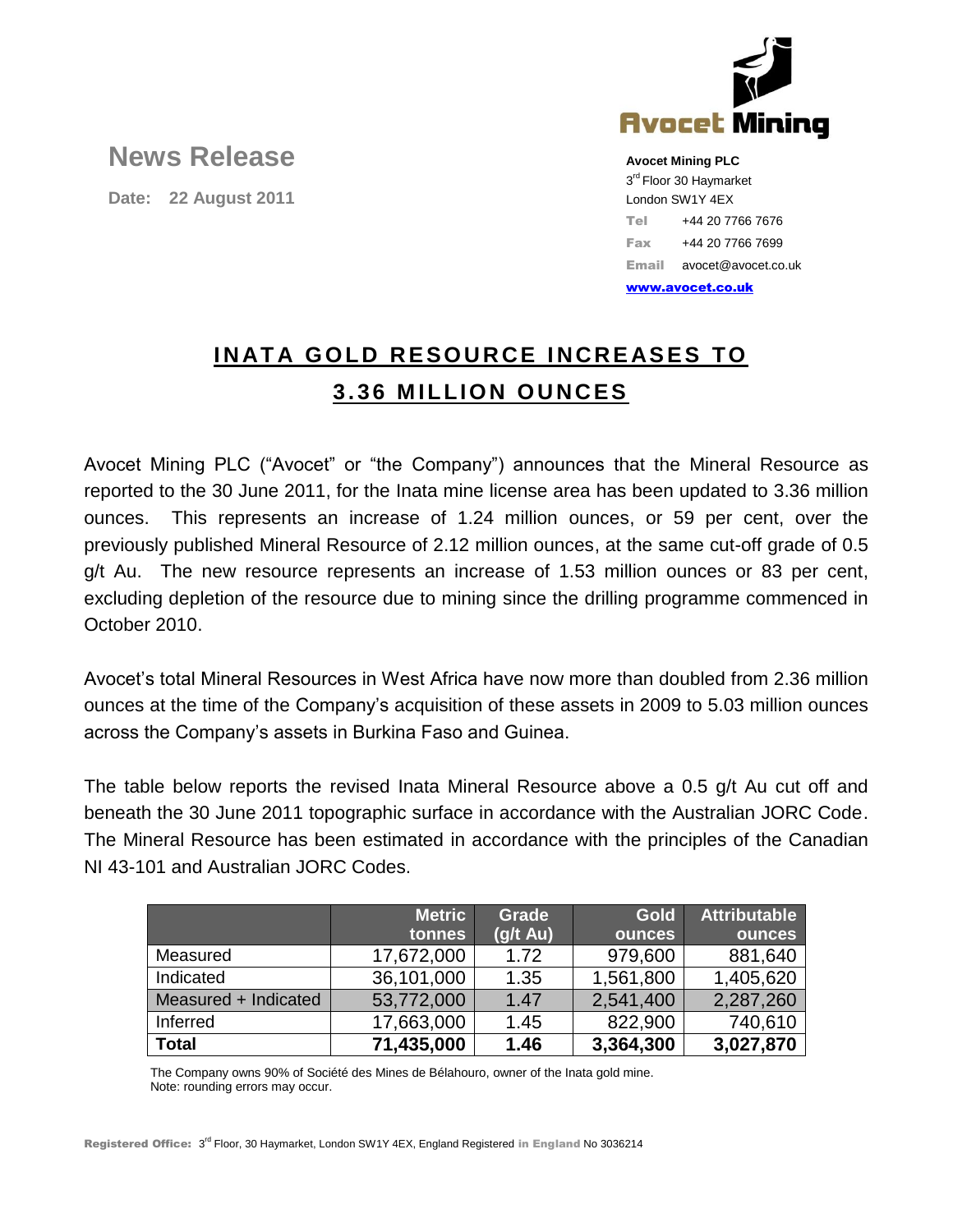The updated Mineral Resource is the outcome from the first phase of a major exploration programme that commenced in October 2010 to define the extent of the gold mineralisation within the Inata mine license area. The programme includes 438 reverse circulation drill holes (61,245 metres) and 163 diamond drill holes (40,722 metres) drilled and builds on the 123,957 metres of reverse circulation and diamond drill holes historically completed.

Significant intercepts from this drill programme have been reported throughout 2011. A further 9,000 metres of deep drilling from the programme remains to be completed and approximately 16,000 assay results remain to be received. Once the outstanding drilling has been completed and all assays received, a further update to the Inata Mineral Resource will be announced. This is expected by the end of 2011.

The updated Mineral Resource has been estimated in consultation with CSA Global Pty Ltd ("CSA") at its office in Perth, Australia. The Mineral Resource is tightly constrained by geology and conservatively truncated at approximately 50 metres below the deepest drill hole on each section. Further growth in the Mineral Resource is therefore likely, given that the mineralised structure continues at depth and remains open along strike in several areas.

Gold grades have been estimated using Ordinary Kriging, which has been found to produce the closest match to the distribution of gold within the deposit. The resource estimate has resulted in a 70 per cent increase in the tonnage of the Mineral Resource and an 8 per cent decrease in the overall average grade since the last resource update in April 2011. This reduction in overall grade is as a result of the addition of areas of low grade material. The previously reported grades of the core of the deposit remain unchanged.

The increase in the drilling density has allowed an increase in the proportion of tonnes in the deposit to be upgraded from Inferred to Indicated category. Accordingly the enlarged resource has a higher proportion of Measured and Indicated ounces.

Upon completion of the outstanding drilling in the current programme, the Company's exploration team will focus on drilling to expand and upgrade the Souma Mineral Resource (currently 0.56 million ounces gold as announced in November 2010) and identifying additional Mineral Resources in the immediate vicinity of the Inata at Filio, Pali, Damba and Kourfadie. This forms part of the Company's commitment to a three year US\$20 million per annum exploration programme aimed at accelerating the growth of Mineral Resources in the broader Bélahouro District in Burkina Faso.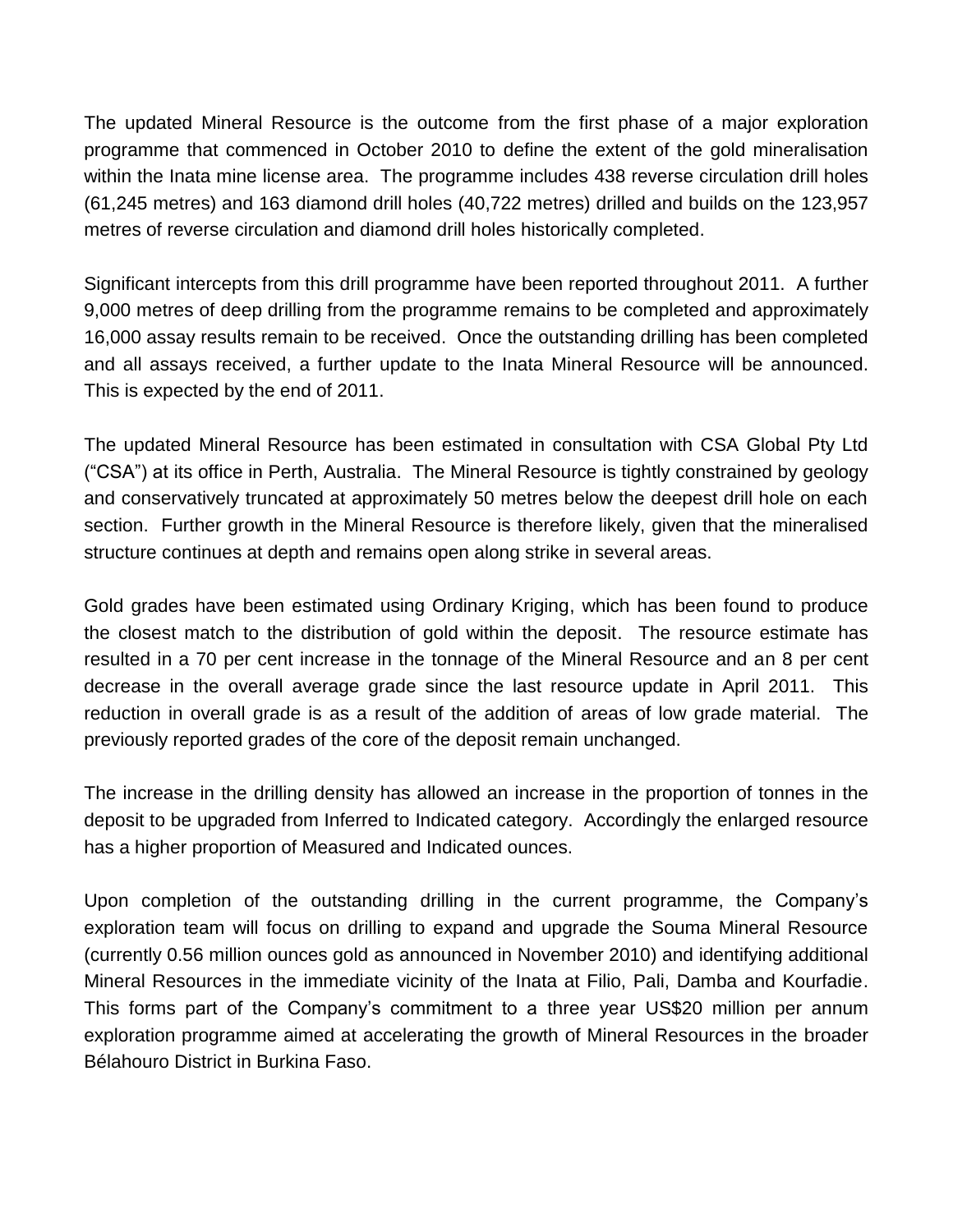Avocet has contracted Roscoe Postle Associates ("RPA") to develop Mineral Reserves from these Mineral Resources, taking into account recent increases to the operating cost profile and gold prices. RPA will develop a life-of-mine plan that will underpin the Company's stated objective to expand production at Inata to approximately 245,000 ounces per annum. RPA will also conduct an open pit optimisation study on the expanded resource model to determine the maximum possible depth of economic open pit mining. This will guide future drilling programmes that will underpin further growth in the Mineral Resources and Mineral Reserves.

Commenting on the Mineral Resource upgrade at Inata, Brett Richards, Chief Executive Officer for Avocet, stated:

*"The growth of the Inata Mineral Resource surpasses our expectations and supports our view that the Inata gold mine is capable of sustaining higher production rates over a longer mine life. This upgraded Mineral Resource brings our total Mineral Resources in the Bélahouro District to 3.93 million ounces, which is significant improvement from the 1.69 million ounces reported when Avocet acquired these assets in mid-2009. These additional ounces come at a discovery cost of less than US\$10 per ounce. Accordingly, our total West African resource*  base has now more than doubled to over 5 million ounces of gold. I look forward to the *updated Mineral Reserve that is scheduled for late September, as well as the results of exploration drilling in and around the Inata and Souma ore bodies in the coming field season."*

*The information in this announcement that relates to Exploration Results is based on information reviewed and audited by Mr Peter Flindell, (MAusIMM), Executive Vice President of Exploration for Avocet, and the information in this announcement that relates to Mineral Resources is based on information compiled by Mr David Williams (MAusIMM, MAIG), Principal Consultant, CSA. Mr Williams has the experience relevant to the style of mineralisation and type of deposit under consideration to qualify as a Qualified Person as defined by the Canadian National Instrument 43-101 for the reporting of Exploration Results, Mineral Resources and Mineral Reserves (NI 43-101) and Mr Flindell and Mr Williams are Competent Persons as defined by the Australasian JORC Code (2004) for the reporting of Exploration Results, Mineral Resources and Ore Reserves. Mr Williams*  and Mr Flindell consent to the inclusion of the technical information in this announcement in the form and context in which it *appears.*